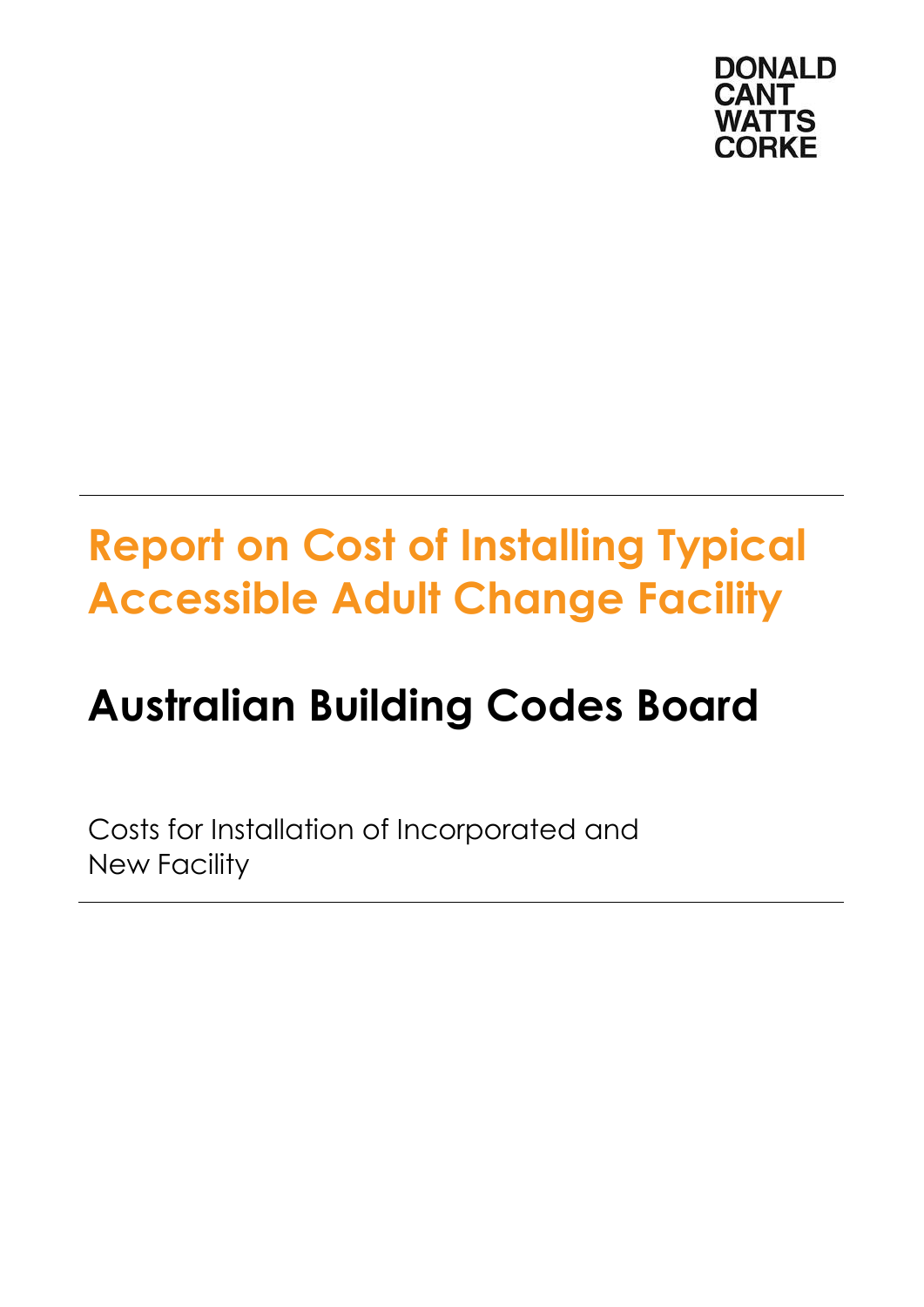

# **Cost of Installing Accessible Adult Change facility**

### **Australian Building Codes Board**

Costs for Installation of Incorporated and New Facility

#### **6 June 2018**

#### **Jason Shepheard**

**Director** Donald Cant Watts Corke (ACT) Pty Ltd ABN 91 062 723 755

Level 4, City Walk Centre 2 Mort Street Canberra City ACT 2601 P: +61 2 6257 3400

jason.shepheard@dcwc.com.au <www.dcwc.com.au>

#### **© Donald Cant Watts Corke Pty Ltd, 2017**

Donald Cant Watts Corke Pty Ltd has prepared this proposal in accordance with the instructions of their client for their sole and specific use. Any other persons who use any information contained herein do so at their own risk. This proposal has been prepared in accordance with generally accepted consulting practices and no other warranty, expressed or implied, is made as to the professional advice included in this proposal. The appreciation and methodology contained within this proposal are based on information provided by others and the assumption is that all relevant information has been supplied by these individuals and bodies from whom it has been requested. Information obtained from third parties as not been independently verified.

| Rev No.                                              | Author      | <b>Reviewer</b> | <b>Approved for Issue</b> |                  |             |  |  |
|------------------------------------------------------|-------------|-----------------|---------------------------|------------------|-------------|--|--|
|                                                      |             |                 | <b>Name</b>               | <b>Signature</b> | Date        |  |  |
| Draft                                                | A. Matthews | J. Shepheard    | Jason Shepheard           | Slard<br>$-1.1$  | 1 June 2018 |  |  |
| Final                                                | A. Matthews | J. Shepheard    | Jason Shepheard           | 1. Hel beard     | 6 June 2018 |  |  |
| File Ref. C18032-2 ABCB Accessible changes 6.06.2018 |             |                 |                           |                  |             |  |  |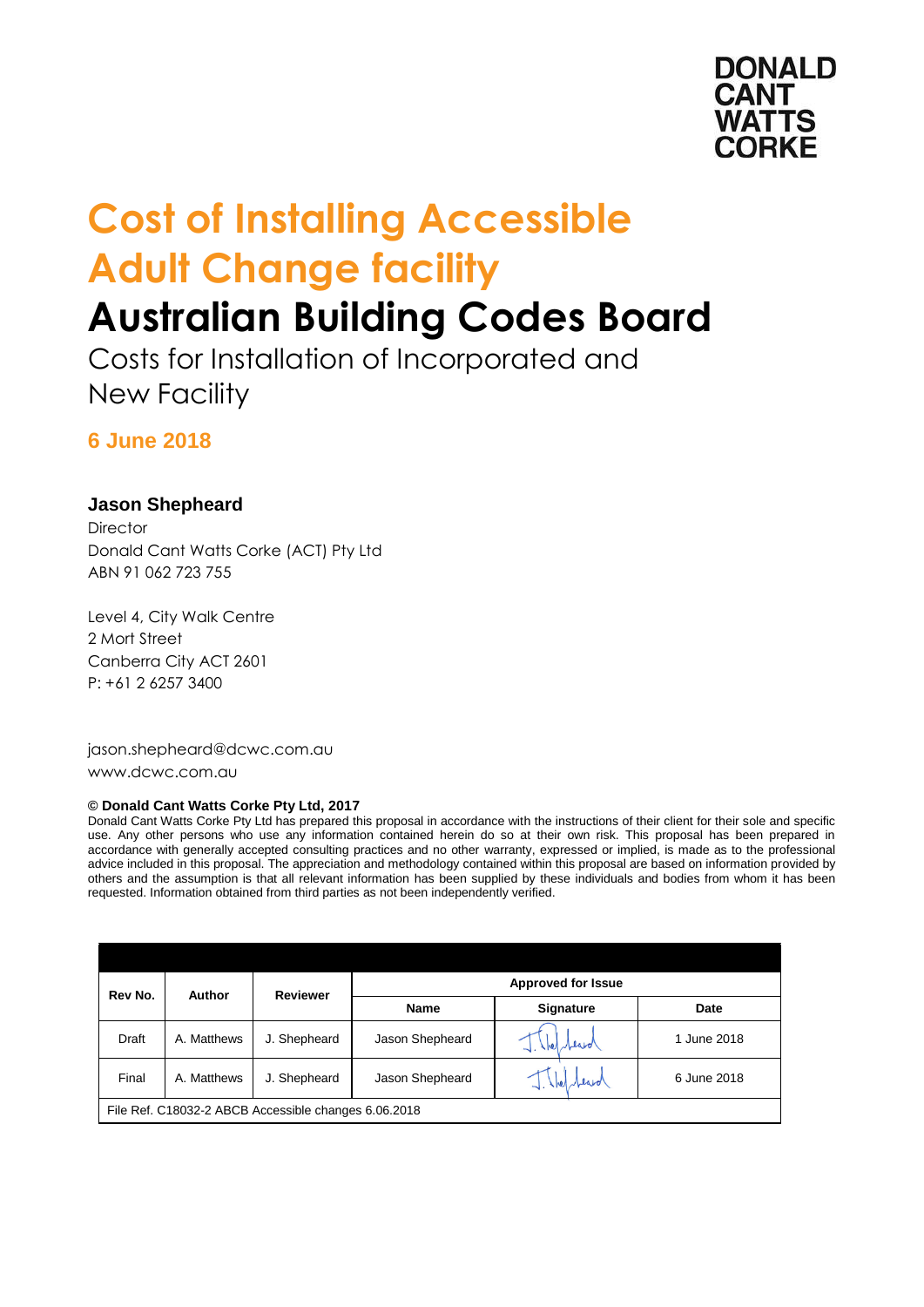

## **Contents**

| 1 EXECUTIVE SUMMARY                                                  |                |
|----------------------------------------------------------------------|----------------|
| 2 BASIS OF REPORT                                                    |                |
| 2.1 Methodology                                                      |                |
| 2.2 Documentation                                                    | 2              |
| 2.3 Abbreviations                                                    | $\overline{2}$ |
| 2.4 Specialist equipment specifications                              | 3              |
| 2.5 Clarifications                                                   | 3              |
| 2.6 Assumptions                                                      | $\overline{4}$ |
| 2.7 Inclusions                                                       | $\overline{4}$ |
| 2.8 Exclusions                                                       | $\overline{4}$ |
| 3 SUMMARY OF COSTS                                                   | 5              |
| 3.1 Cost of Installation                                             | 5              |
| APPENDIX 1 – SUMMARY OF DCWC COST ESTIMATES FOR THE INCORPORATED AND |                |
| <b>NEW FACILITY</b>                                                  | 6              |
| <b>APPENDIX 2 - FULLY ITEMISED COSTS</b>                             |                |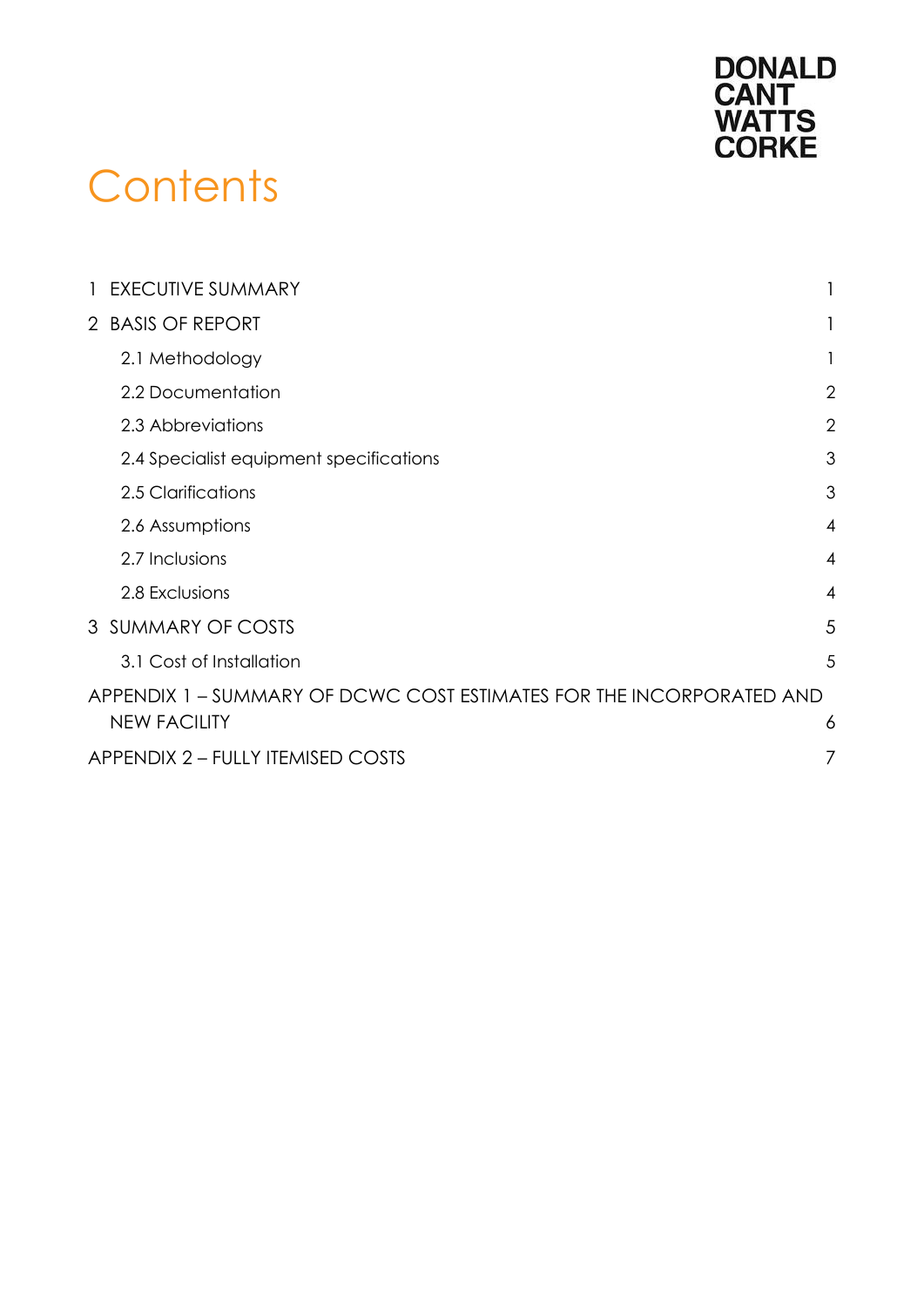

## <span id="page-3-0"></span>1 EXECUTIVE SUMMARY

Donald Cant Watts Corke (DCWC) at the request of the Australian Building Codes Board (ABCB) has prepared an estimate for the potential construction costs for an accessible adult change facility in an existing modified BCA facility or a separated facility as specified below:

- a. Costs associated with providing a compliant BCA sanitary facility within an existing facility
- b. Extra over cost of an integrated facility that encompasses the additional accessible sanitary requirements for each class of building; and
- c. a fully fitted out accessible facility.

The analysis encompasses three building classes as listed below:

- Class 3 Accommodation Building
- Class 6 Shopping Centre
- Class 9b Assembly Building

The analysis is presented in a summary table for each building Class and type. The table details the costs associated with supply and installation of floor tiles, wall tiles, ceiling, access panels, hoist system, change table, sanitary fixtures and fitments for typical accessible sanitary facility with and without showers, which has been calculated from first principles.

### <span id="page-3-1"></span>2 BASIS OF REPORT

#### <span id="page-3-2"></span>2.1 Methodology

 The aim of this report is to determine the cost impacts of installing an accessible adult change facility in an existing modified BCA facility or a separated facility.

 The brief was to undertake a costing exercise to show the itemised and total cost of the facilities as specified in each of the typical BCA Class 3, 6 and 9b buildings. Our costs for installation provide the ABCB with the information to review a summary of the costs as per each scenario.

The following outlines the methodology used in preparation of the report:

- 1. Tabulate and cost the various building works requirements as described in the Appendix A Technical Specifications of the ABCB Approach to Market;
- 2. Compile the scope of works required for current and proposed provisions. This is done based on a first principles estimating process whereby quantities are established, then a rate applied to calculate a total cost;
- 3. Establish the itemised unit rates of construction for an ACT location with Canberra as the base cost;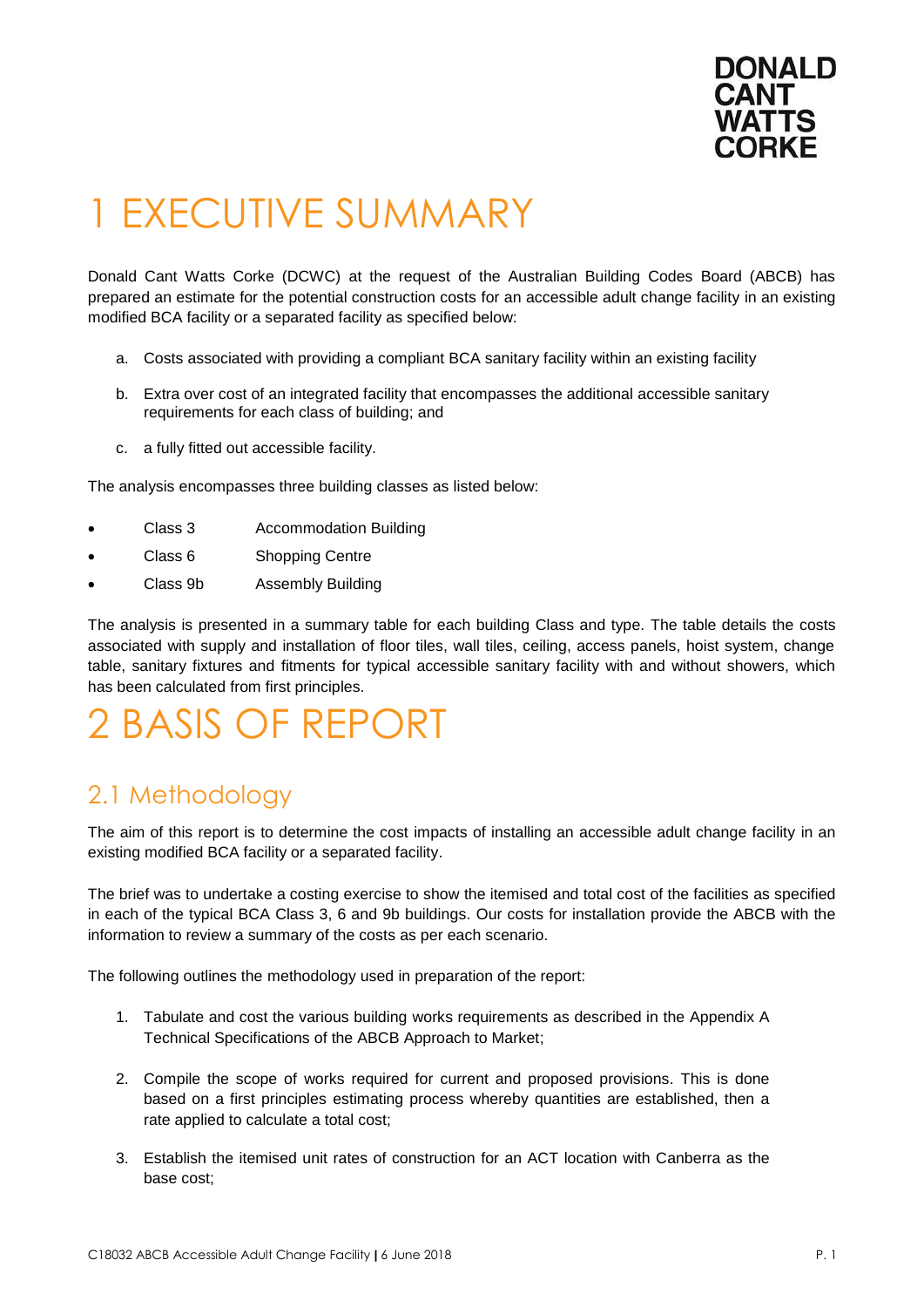

- 4. Obtained quotations for supply and installation of the hoist system and change tables from three (3) specialist suppliers to ensure we get the best market coverage on specialist items;
- 5. Market inquiry rates for accessible sanitary fixtures and fitments from two (2) suppliers;
- 6. Confirm the approximate total installation costs for each scenario; and
- 7. Select representative Building Price Index, constructed in Australian Capital Cities and establish the percentage increase/decrease over the base cost for each scenario.

The costs for installation are based on DCWC's 'In-house' cost database and market research for the Architectural finishes, Sanitary Fixtures and Fitments; and industry accepted construction cost publication for Building Price Index including:

1. Rawlinson's Australian Construction Handbook (Rawlinson, Edition 34, 2016).

#### <span id="page-4-0"></span>2.2 Documentation

The costing has been undertaken on the basis of the following documentation:

- 1. Proposed revised specification "Specification F2.4 Unisex Accessible Sanitary Compartments – Hoist and Table" received from ABCB on 16 May 2018;
- 2. NCC 2016 Volume 1;
- 3. AS1428.1 2009; and
- 4. [www.disabilityaccessconsultants.com.au](http://www.disabilityaccessconsultants.com.au/) was referenced to ascertain Typical Accessible Change facility dimensions.
- 5. Comments from ABCB via email 27 September 2017 in relation to DCWC's draft report issued 26 September 2017.

#### <span id="page-4-1"></span>2.3 Abbreviations

| ABCB        | Australian Building Codes Board   |
|-------------|-----------------------------------|
| <b>ACT</b>  | Australian Capital Territory      |
| AS          | Australian Standard               |
| ATM         | Approach to Market                |
| <b>BCA</b>  | <b>Building Code of Australia</b> |
| <b>DCWC</b> | Donald Cant Watts Corke Pty Ltd   |
| <b>NCC</b>  | <b>National Construction Code</b> |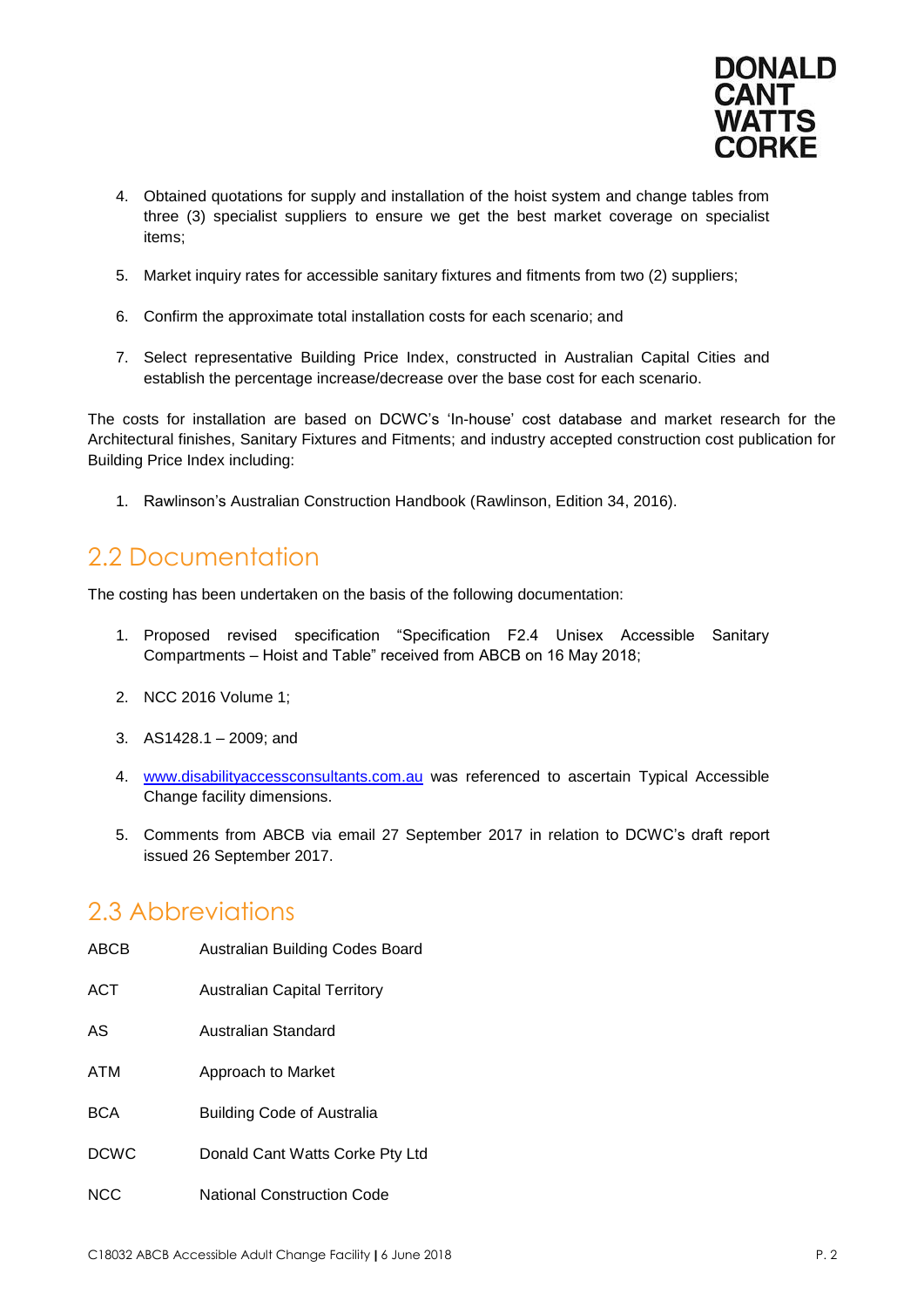

### <span id="page-5-0"></span>2.4 Specialist equipment specifications

#### Hoist system including track system

- Ceiling Hoist 200kg
- Rail system with a safe working load (SWL) equal to 200kg
- Manual Traverse to cover the complete toilet
- Lifting height up to a minimum 210cm
- Includes wall or ceiling mounted charger
- Hoist and Rail Systems supplied meet AS/NZS ISO 10535:2011 standards
- Weight testing of installation to Australian Standards

#### Change table

- Minimum length 1800mm
- Weight capacity 200kg
- 700mm of height adjustability
- 700mm table width
- Fold down guard and guard bumper
- Weight testing of installation to Australian Standards

#### <span id="page-5-1"></span>2.5 Clarifications

In relation to the estimates provided the following clarifications are noted:

- 1. Building structural elements (roof or slab over) assumed sufficient to carry transmitted loads
- 2. Work is to occur within Metropolitan Area of Canberra, ACT as base cost.
- 3. Labour is readily available.
- 4. Connection to Electrical, Plumbing and Drainage systems is readily available.
- 5. Doorways are to be 850mm wide.
- 6. The current BCA ceiling height is 2100mm, however to incorporate the hoist system the ATM Appendix A confirms the ceiling height to be 2400mm.
- 7. Costs include for supply and installation of floor tiles, wall tiles, ceiling, access panels, hoist system, change table, sanitary fixtures and fitments.
- 8. A design and construction contingency has been included in the estimate.
- 9. The estimated costs include allowances for builders preliminaries, margins and overheads.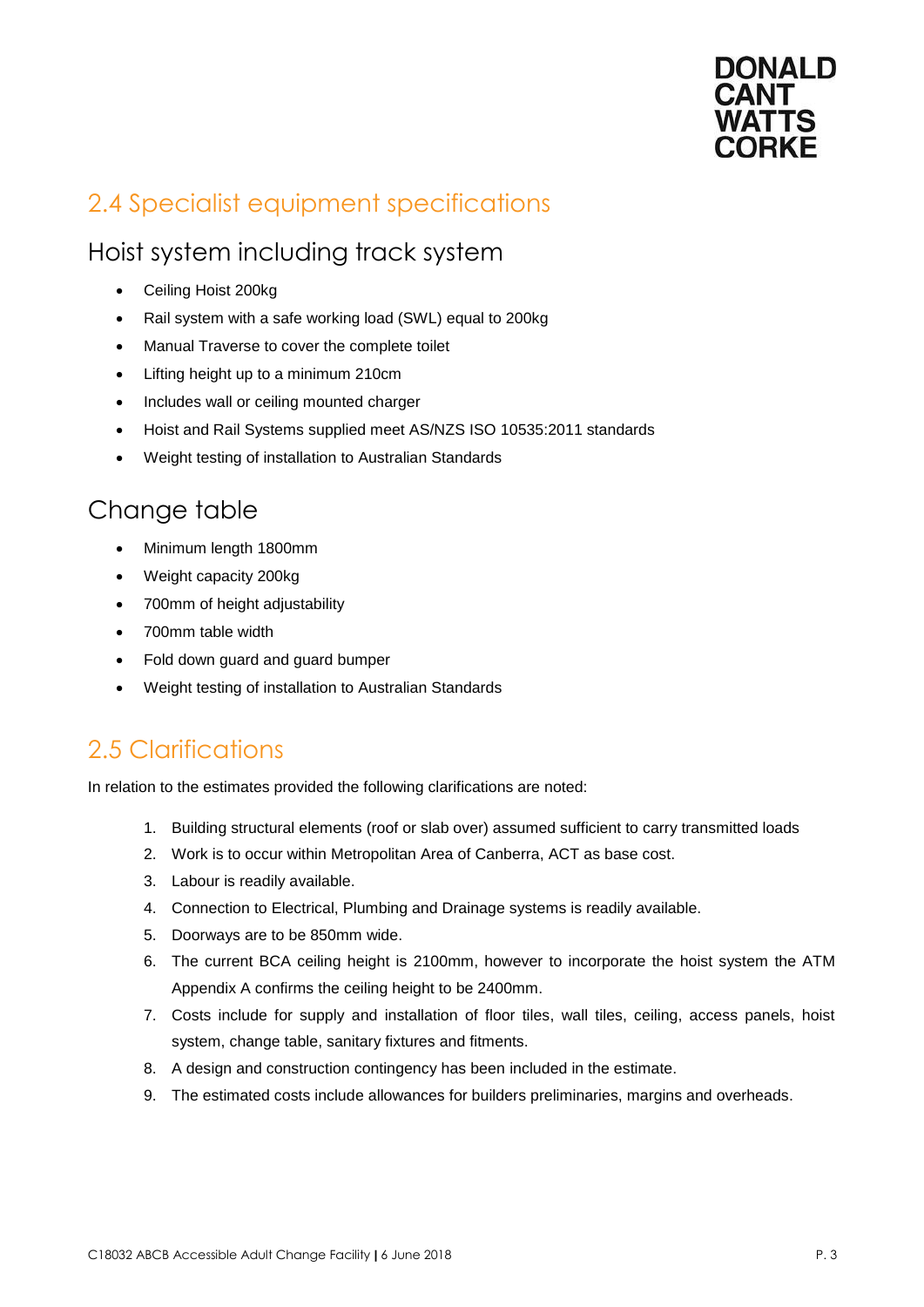

#### <span id="page-6-0"></span>2.6 Assumptions

In relation to the estimates provided the following assumptions are noted:

- 1. No impact on sanitary fixtures of proposed specification.
- 2. Hoist track system to access the complete facility.
- 3. Connection to existing services is readily available.
- 4. Hoist track support system includes beam(s) supported on 'droppers' from slab or roof structure above, which is assumed to be structurally sufficient to carry imposed loads.
- 5. Change table supports include 25mm structural ply fixed to adjacent stud framing, which is assumed to require no additional structural upgrade of wall
- $\frac{1}{2}$ . 850 wide door (with no self-closing function).
	- 7. Ceramic wall tile to full ceiling height for all scenarios.
	- 8. Size of facility under current BCA without shower: 2400 x 2350mm
	- 9. Size of facility under proposed provision without shower: 2400 x 3200mm

#### <span id="page-6-1"></span>2.7 Inclusions

- $\bullet$ Rates are inclusive of the material supply, labour and all sundries required for installation.
- $\bullet$ Builder's preliminaries, margin and overheads.
- Design and Construction Contingency.

#### <span id="page-6-2"></span>2.8 Exclusions

All estimates contained in this report exclude:

- Structural upgrade to carry loads of hoist system and/or change table
- Connections to light fixtures and exhaust system to shower area.
- Demolition costs.
- Authority Fees
- Design Fees
- Staging and Decanting costs
- Temporary relocation costs
- Goods and Services Tax (GST).
- Authority fees and costs associated with staging and delay.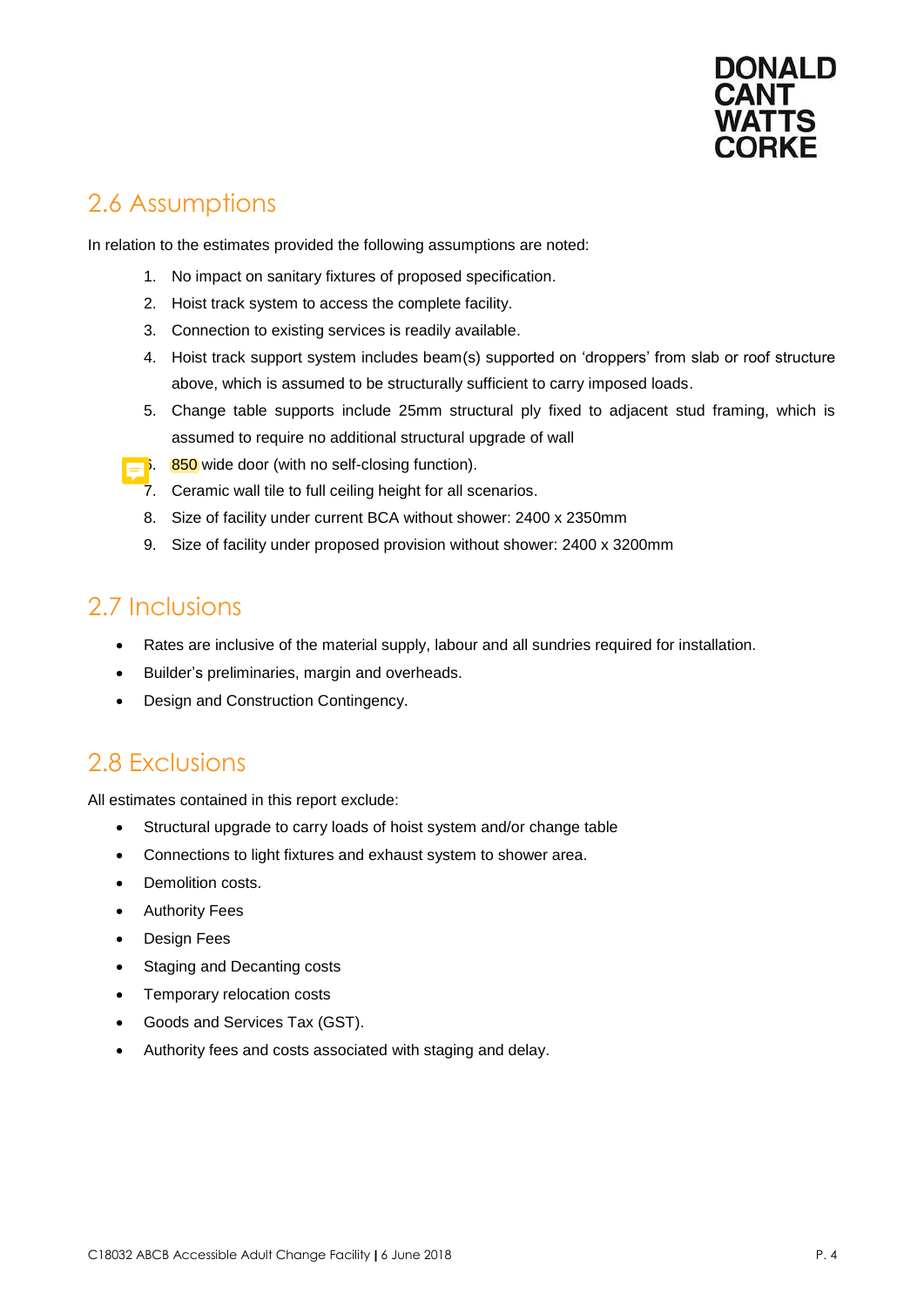

### <span id="page-7-0"></span>3 SUMMARY OF COSTS

### <span id="page-7-1"></span>3.1 Cost of Installation

Refer to Appendix 1 for summary of detailed costing.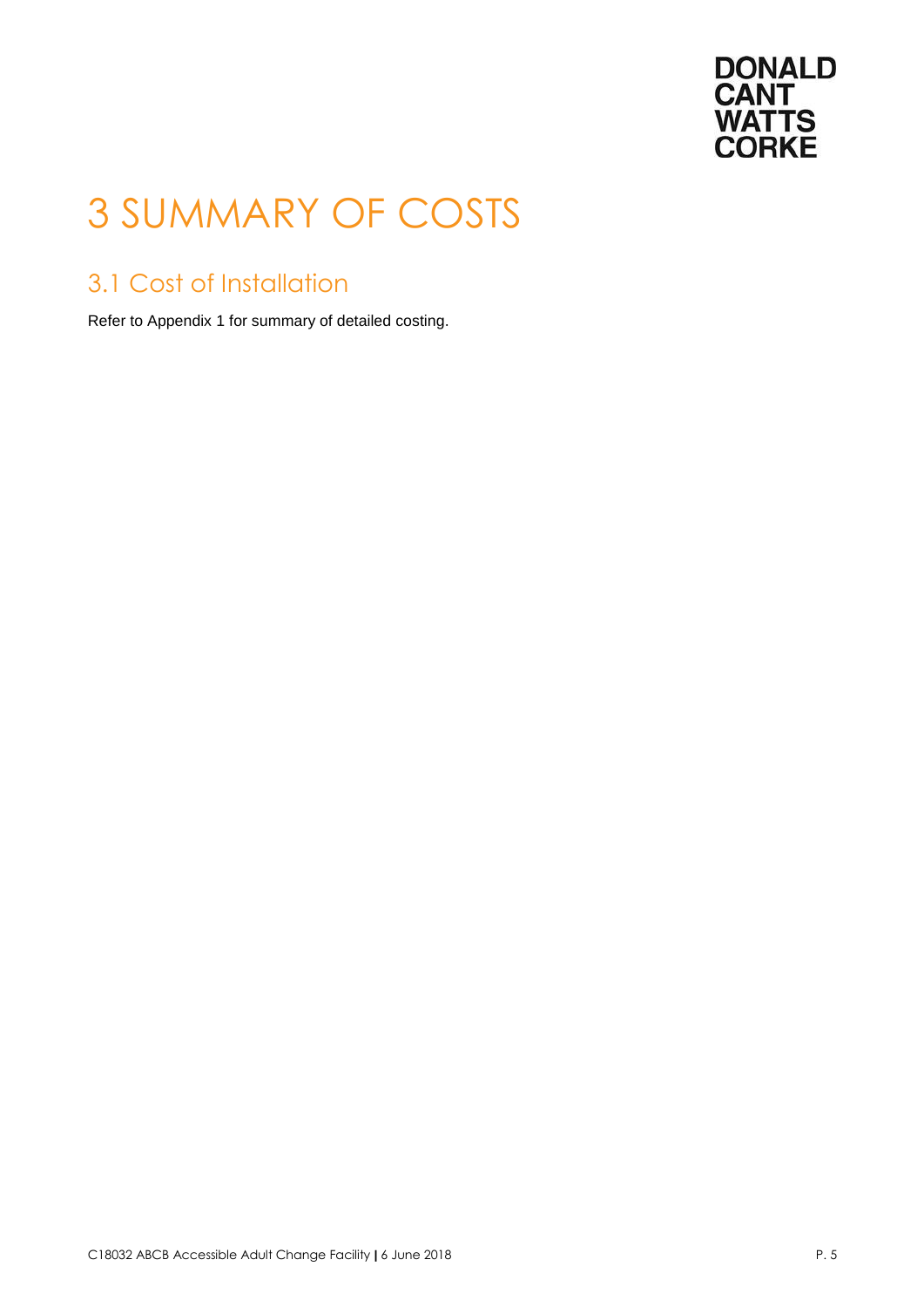

### <span id="page-8-0"></span> INCORPORATED AND NEW FACILITY APPENDIX 1 – SUMMARY OF DCWC COST ESTIMATES FOR THE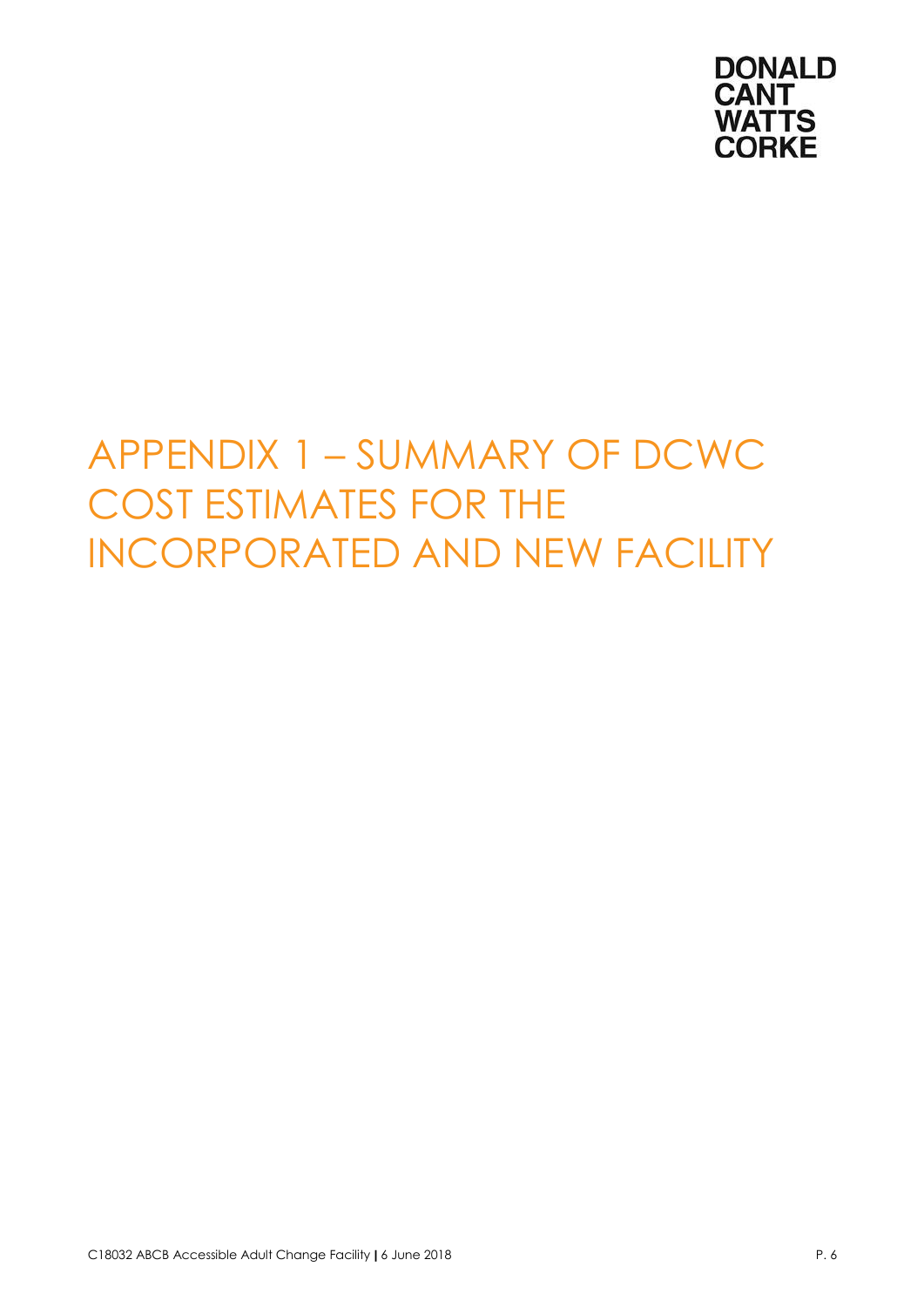#### Project Summary



|                |                                                                     |                   |      |        | <b>CURRE</b> |
|----------------|---------------------------------------------------------------------|-------------------|------|--------|--------------|
| Ref            | Description                                                         | Quantity          | Unit | Rate   | Total        |
|                | Clarifications                                                      |                   |      |        |              |
|                | <b>CLASS 3, 6 &amp; 9b</b>                                          |                   |      |        |              |
|                | <b>Accessible Sanitary Facility</b>                                 |                   |      |        |              |
| $\overline{2}$ | <b>Current BCA Compliant</b>                                        | $5.64 \text{ m}$  |      | 3,138  | 17,700       |
| 3              | Incorporated Facility (Extra over cost to the Current BCA facility) | $2.04 \text{ m2}$ |      | 13,971 | 28,500       |
| $\overline{4}$ | Separate Facility                                                   | $7.68$ m2         |      | 6,016  | 46,200       |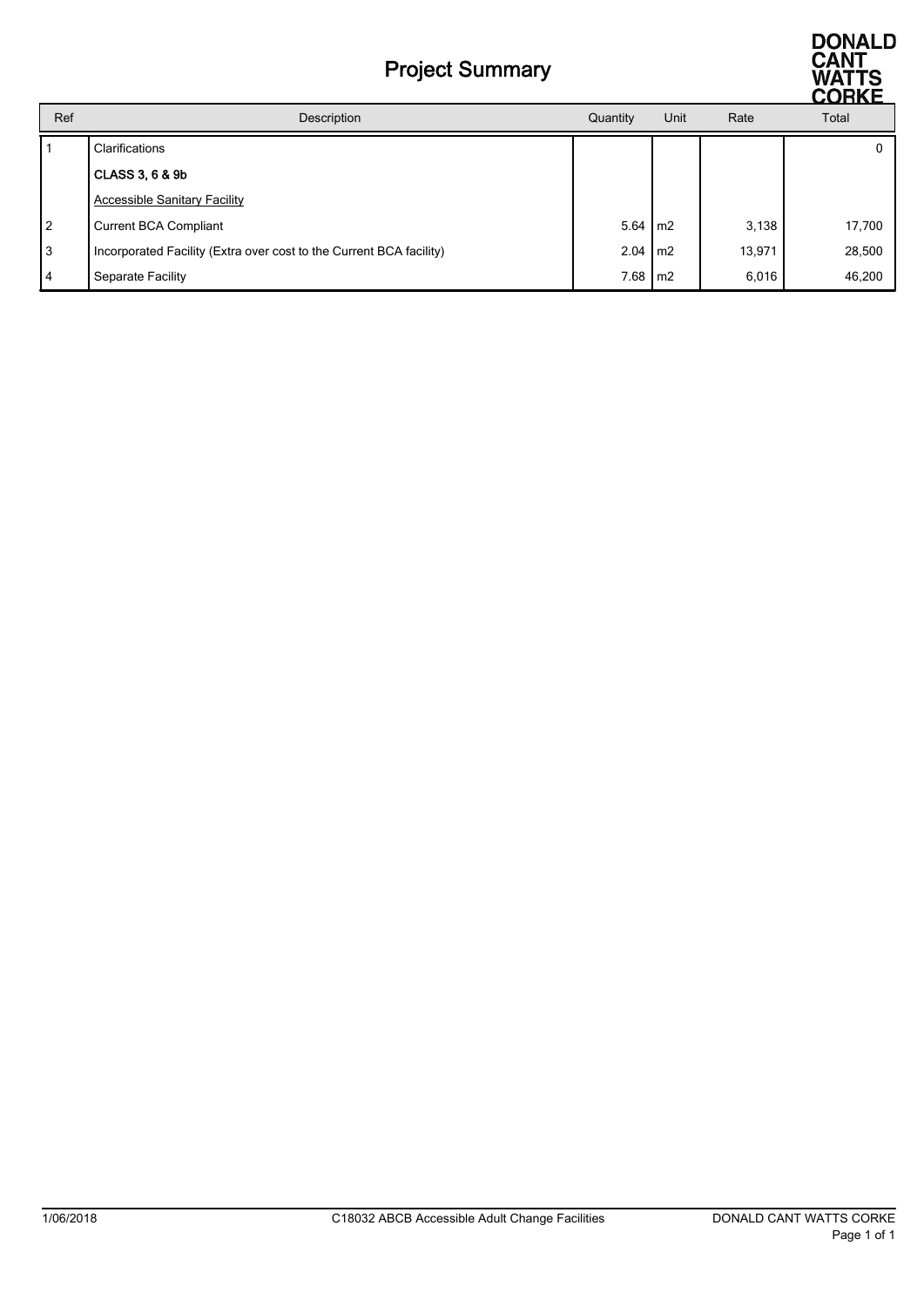

## <span id="page-10-0"></span>APPENDIX 2 – FULLY ITEMISED COSTS

C18032 ABCB Accessible Adult Change Facility | 6 June 2018 P. 7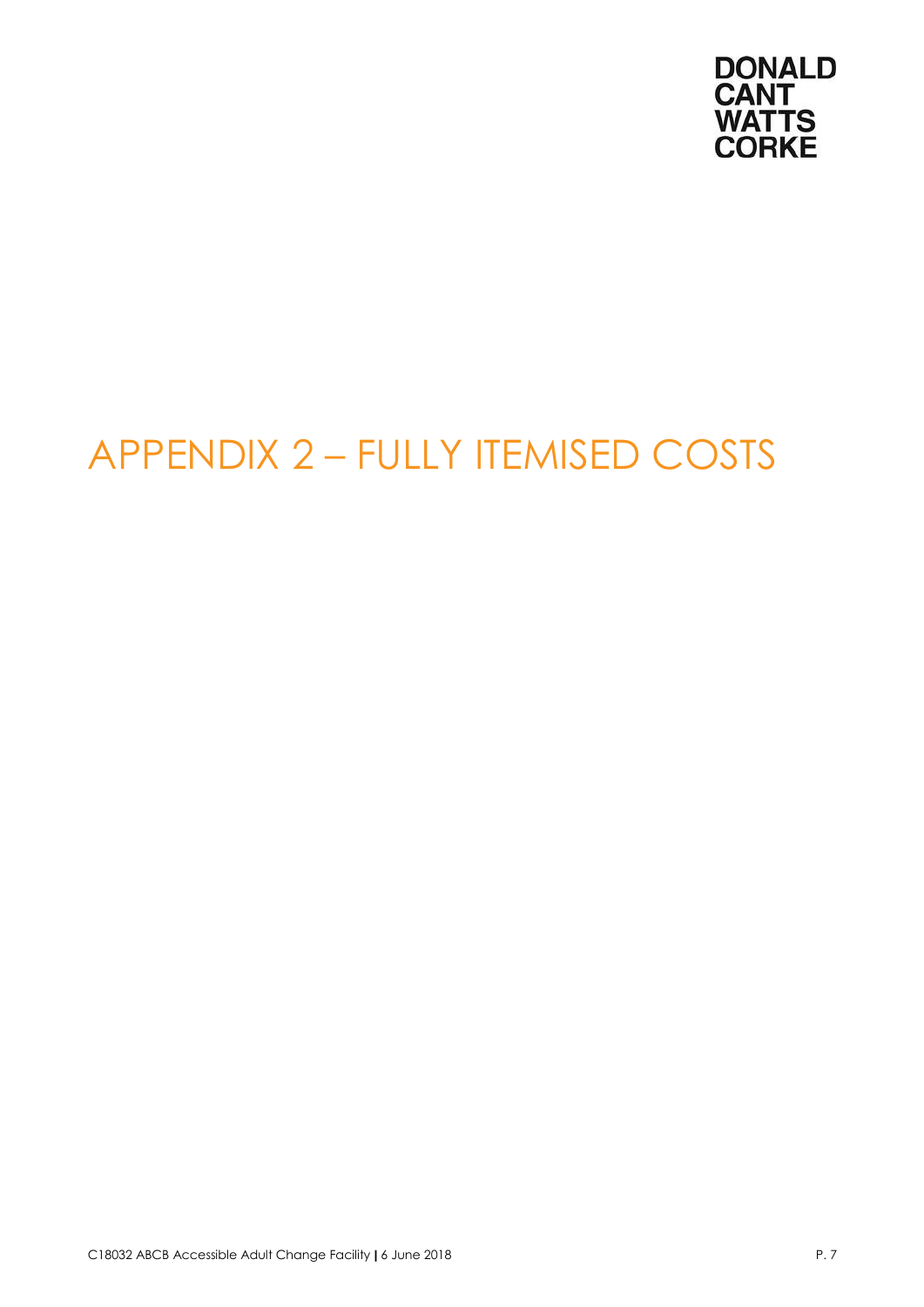| Ref  | Description                                                                                                                                                  | Quantity | Unit | Rate | Total |
|------|--------------------------------------------------------------------------------------------------------------------------------------------------------------|----------|------|------|-------|
| 1    | <b>Clarifications</b>                                                                                                                                        |          |      |      |       |
|      | <b>DOCUMENTATION</b>                                                                                                                                         |          |      |      |       |
|      | The report has been prepared based on the following documents:                                                                                               |          |      |      |       |
| 1.1  | NCC 2019 Volume One - accessible adult change facilities - revised specification<br>provided by ABCB 16.05.2018                                              |          | note |      |       |
| 1.2  | NCC 2016 Volume 1;                                                                                                                                           |          | note |      |       |
| 1.3  | AS1428.1 - 2009; and                                                                                                                                         |          | note |      |       |
| 1.4  | www.disabilityaccessconsultants.com.au for Typical Accessible Change facility<br>dimensions.                                                                 |          | note |      |       |
| 1.5  | Comments from ABCB via email 27 September 2017 to DCWC's draft report issued 26<br>September 2017.                                                           |          | note |      |       |
|      | <b>CLARIFICATIONS</b>                                                                                                                                        |          |      |      |       |
|      | In relation to the estimates provided the following clarifications are noted:                                                                                |          |      |      |       |
| 1.6  | All dimensions are in millimetres unless noted otherwise.                                                                                                    |          | note |      |       |
| 1.7  | Change table assumed fixed to stud wall, braced with 25mm structural ply                                                                                     |          | note |      |       |
| 1.8  | Hoist system assumed fixed to additional beam (200PFC or LVL) within 200mm of<br>ceiling, on threaded rod hangers from structure above                       |          | note |      |       |
| 1.9  | Work is to occur within Metropolitan Area with Canberra, ACT as base cost.                                                                                   |          | note |      |       |
| 1.10 | Labour is readily available.                                                                                                                                 |          | note |      |       |
| 1.11 | Connection to Electrical, Plumbing and Drainage systems is readily available.                                                                                |          | note |      |       |
| 1.12 | Sanitary fixtures and fittings remain the same including/excluding shower in all Class 3, 6<br>and 9b.                                                       |          | note |      |       |
| 1.13 | Hoist track system to access the complete facility.                                                                                                          |          | note |      |       |
| 1.14 | Connection to existing services is readily available                                                                                                         |          | note |      |       |
| 1.15 | 850 wide door without self closing function                                                                                                                  |          | note |      |       |
| 1.16 | Ceramic wall tile to full ceiling height - 2400mm which is BCA compliant.                                                                                    |          | note |      |       |
| 1.17 | Size of facility under current BCA without Shower: 2400 x 2350                                                                                               |          | note |      |       |
| 1.18 | Size of facility under proposed provision without shower: 2400 x 3200                                                                                        |          | note |      |       |
| 1.19 | Costs include for supply and installation of floor tiles, wall tiles, ceiling, access panels,<br>hoist system, change table, sanitary fixtures and fitments. |          | note |      |       |
|      | <b>EXCLUSIONS</b>                                                                                                                                            |          |      |      |       |
| 1.20 | Assumed adjacent structural elements (slab or roof structure over) sufficient to carry<br>imposed loads                                                      |          | note |      |       |
| 1.21 | Connections to light fixtures and exhaust system to shower area.                                                                                             |          | note |      |       |
| 1.22 | Demolition costs.                                                                                                                                            |          | note |      |       |
| 1.23 | <b>Authority Fees</b>                                                                                                                                        |          | note |      |       |
| 1.24 | Design Fees                                                                                                                                                  |          | note |      |       |
| 1.25 | <b>Staging and Decanting Costs</b>                                                                                                                           |          | note |      |       |
| 1.26 | Temporary relocation Costs                                                                                                                                   |          | note |      |       |
| 1.27 | Goods and Services Tax (GST).                                                                                                                                |          | note |      |       |

**Clarifications** 



0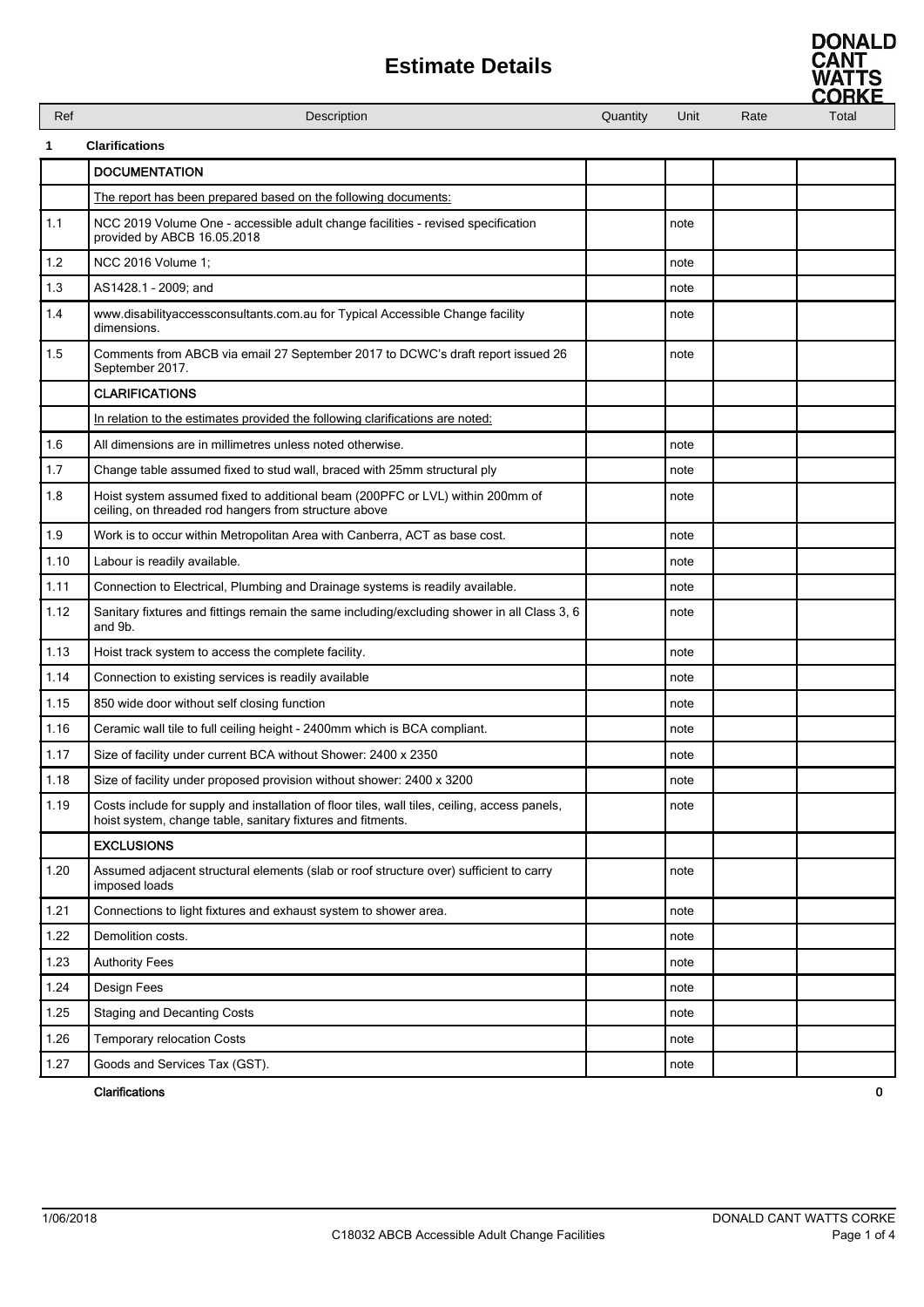

|              | <b>Estimate Details</b>                                    |              |      |          | <b>UANI</b><br>WATTS<br>ORKE |
|--------------|------------------------------------------------------------|--------------|------|----------|------------------------------|
| Ref          | Description                                                | Quantity     | Unit | Rate     | Total                        |
| $\mathbf{2}$ | <b>Current BCA Compliant</b>                               |              |      |          |                              |
|              | <b>CURRENT ACCESSIBLE CHANGE FACILITY EXCLUDING SHOWER</b> |              |      |          |                              |
|              | <b>Fixtures &amp; Fittings</b>                             |              |      |          |                              |
| 2.1          | <b>Toilet Pan</b>                                          | 1            | no   | 1,750.00 | 1,750                        |
| 2.2          | Seat                                                       | 1            | no   | 300.00   | 300                          |
| 2.3          | Grab-rails                                                 | $\mathbf{1}$ | item | 290.00   | 290                          |
| 2.4          | Flushing controls                                          | 1            | no   | 400.00   | 400                          |
| 2.5          | Hand Wash Basin including tapware & shelving               | 1            | no   | 2,200.00 | 2,200                        |
| 2.6          | <b>Wall mounted Mirror</b>                                 | 1            | no   | 325.00   | 325                          |
| 2.7          | Towel Dispenser or Hand Dryer                              | 1            | no   | 850.00   | 850                          |
| 2.8          | Soap Dispenser                                             | 1            | no   | 120.00   | 120                          |
| 2.9          | Clothes hook                                               | 1            | no   | 45.00    | 45                           |
| 2.10         | Bin for the Hygienic disposal                              | 1            | no   | 100.00   | 100                          |
| 2.11         | Sling hook                                                 | 1            | no   | 45.00    | 45                           |
| 2.12         | 850 wide door (not self closing)                           | 1            | no   | 1,200.00 | 1,200                        |
|              | <b>Architectural Works</b>                                 |              |      |          |                              |
| 2.13         | Tiling including waterproofing                             | 1            | item | 4,300.00 | 4,300                        |
| 2.14         | Moisture resistant ceiling                                 | 1            | item | 500.00   | 500                          |
| 2.15         | <b>Allowance for Access Panels</b>                         | 1            | item | 300.00   | 300                          |
|              | Services                                                   |              |      |          |                              |
| 2.16         | Allowance for Electrical light fixtures                    | $\mathbf{1}$ | item | 300.00   | 300                          |
| 2.17         | Allowance for Exhaust System                               | 1            | item | 250.00   | 250                          |
|              | Subtotal                                                   |              |      |          | 13,275                       |
| 2.18         | Preliminaries (12%)                                        | 1            | item |          | 1,593                        |
| 2.19         | Margin (8%)                                                | 1            | item |          | 1,189                        |
| 2.20         | Contingency (10%)                                          | $\mathbf{1}$ | item |          | 1,643                        |

Subtotal 17,700

Current BCA Compliant 17,700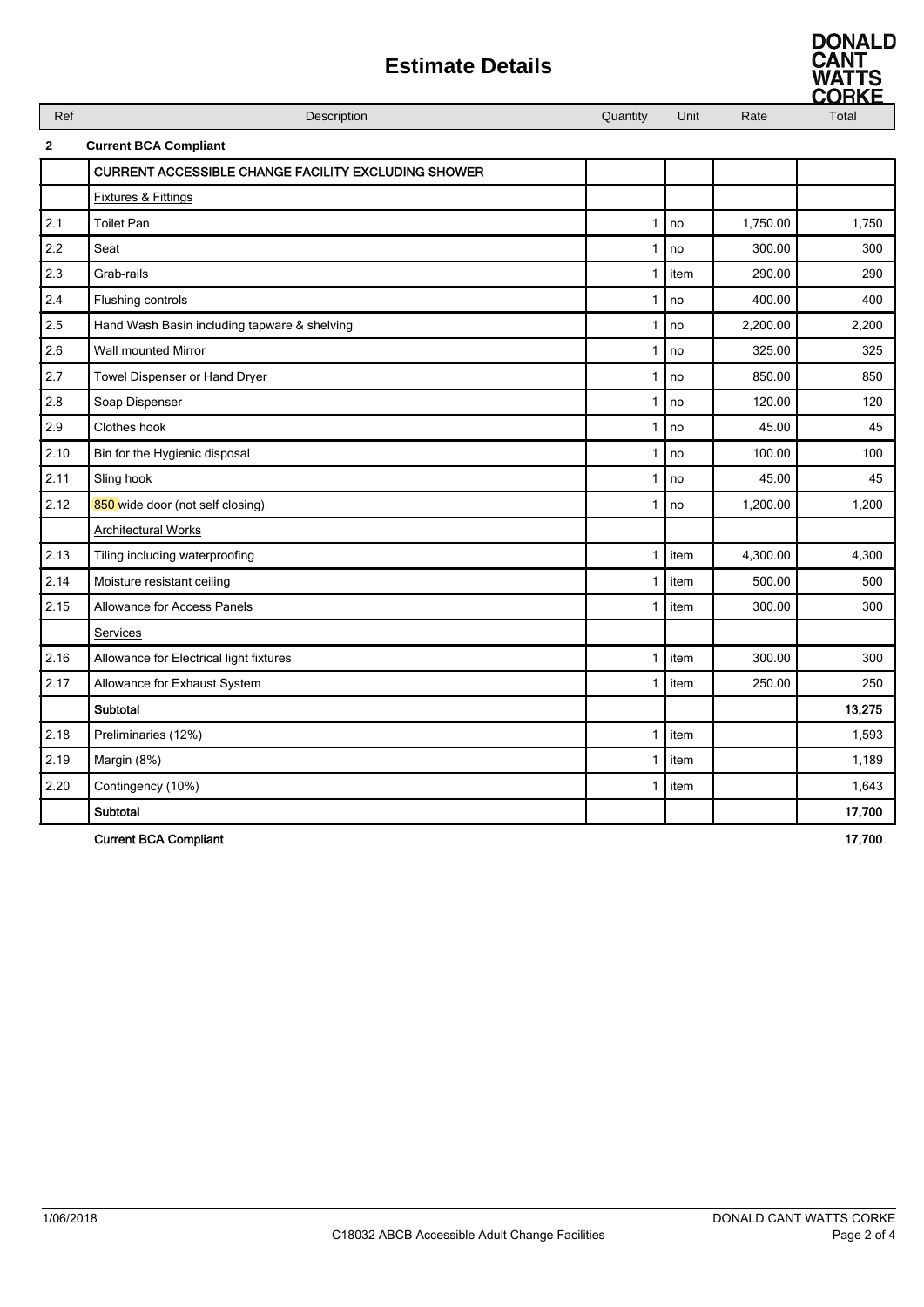| Ref          | Description                                                         | Quantity | Unit | Rate      | Total  |  |  |
|--------------|---------------------------------------------------------------------|----------|------|-----------|--------|--|--|
| $\mathbf{3}$ | Incorporated Facility (Extra over cost to the Current BCA facility) |          |      |           |        |  |  |
|              | PROPOSED ACCESSIBLE CHANGE FACILITY EXCLUDING SHOWER                |          |      |           |        |  |  |
|              | <b>Fixtures &amp; Fittings</b>                                      |          |      |           |        |  |  |
| 3.1          | Hoist                                                               | 1        | no   | 10,300.00 | 10,300 |  |  |
| 3.2          | Change Table                                                        | 1        | no   | 8,430.00  | 8,430  |  |  |
| 3.3          | Changing Rails (2 No. parallel rails)                               | 1        | no   | 400.00    | 400    |  |  |
| 3.4          | Signage (Hoist/Table Symbol)                                        | 1        | no   | 300.00    | 300    |  |  |
|              | <b>Architectural Works</b>                                          |          |      |           |        |  |  |
| 3.5          | Additional tiiling including waterproofing                          | 1        | item | 1,650.00  | 1,650  |  |  |
| 3.6          | Additional moisture resistant ceiling                               | 1        | item | 200.00    | 200    |  |  |
|              | Services                                                            |          |      |           |        |  |  |
| 3.7          | Additional electrical connection                                    | 1        | item | 100.00    | 100    |  |  |
|              | Subtotal                                                            |          |      |           | 21,380 |  |  |
| 3.8          | Preliminaries (12%)                                                 | 1        | item |           | 2,566  |  |  |
| 3.9          | Margin (8%)                                                         | 1        | item |           | 1,916  |  |  |
| 3.10         | Contingency (10%)                                                   | 1        | item |           | 2,639  |  |  |
|              | <b>Total</b>                                                        |          |      |           | 28,500 |  |  |

Incorporated Facility (Extra over cost to the Current BCA facility) 28,500